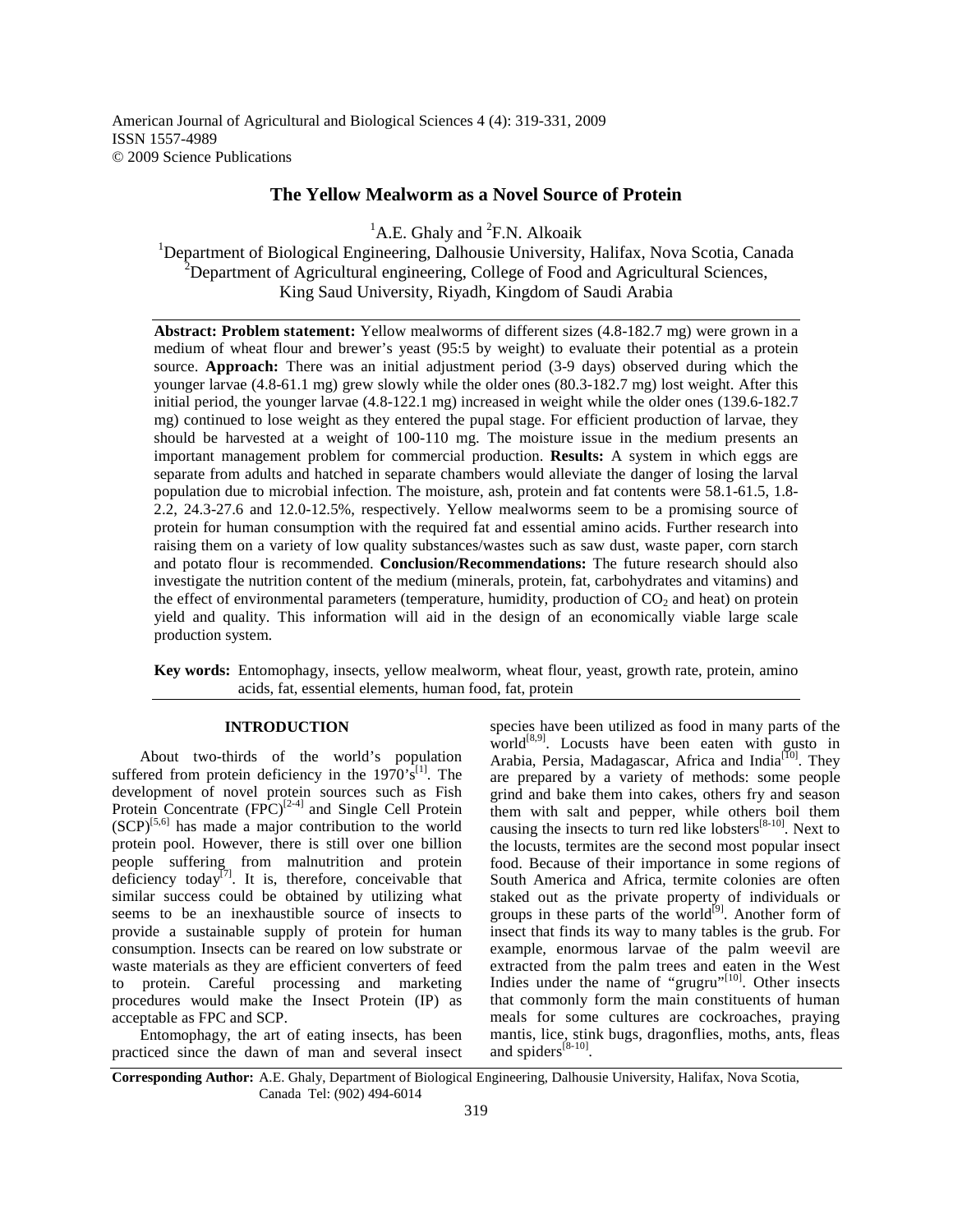*Am. J. Agri. & Biol. Sci., 4 (4): 319-331, 2009* 

| Table 1: Maximum permissible levels of insect infestation or damage <sup>rrel</sup> |                                                                                                 |  |  |  |
|-------------------------------------------------------------------------------------|-------------------------------------------------------------------------------------------------|--|--|--|
| Product                                                                             | Maximum level                                                                                   |  |  |  |
| Coffee beans                                                                        | 10% by count insect infested or insect damaged                                                  |  |  |  |
| Cherries (fresh, canned or frozen)                                                  | 4% by count insect infested                                                                     |  |  |  |
| Citrus fruit juices (canned)                                                        | 5 per 250 mL Drosophilia and other fly eggs or 1 maggot per 250 mL                              |  |  |  |
| Peanut butter                                                                       | 30 insect fragments per $100 g$                                                                 |  |  |  |
| Asparagus (canned or frozen)                                                        | 10% of spears by count infested with 6 attached asparagus beetle eggs or egg sacs               |  |  |  |
| Spinach (canned or frozen)                                                          | 8 spinach leaf miners per 100 g or 4 leaf miners 3 mm or more in length per 100 g               |  |  |  |
| Tomato puree                                                                        | 20 fruit fly eggs per 100 g, or 10 fruit fly eggs and 1 maggot per 100 g or 2 maggots per 100 g |  |  |  |

Table 1: Maximum permissible levels of insect infestation or damage<sup>[12]</sup>

| Table 2: Protein and fat content of various organisms <sup>[9,14]</sup> |  |  |  |  |  |
|-------------------------------------------------------------------------|--|--|--|--|--|
|-------------------------------------------------------------------------|--|--|--|--|--|

| Organism                  | Protein (%) | Fat $(\% )$ |
|---------------------------|-------------|-------------|
| <b>Conventional foods</b> |             |             |
| Beef                      | 18.4        | 20.5        |
| Lamb                      | 15.4        | 27.1        |
| Pork                      | 14.6        | 31.4        |
| Chicken                   | 22.0        | 3.8         |
| Fish                      | 18.3        | 10.0        |
| <b>Insects</b>            |             |             |
| Termites                  | 23.3        | 28.3        |
| Caterpillars              | 38.1        | 13.7        |
| Adult weevils             | 30.3        | 2.3         |
| House fly pupae           | 63.1        | 15.5        |
| May beetle larvae         | 11.1        | 3.1         |
| Adult female ants         | 7.4         | 23.8        |
| Adult male ants           | 25.2        | 3.3         |
| <b>Bee</b>                | 18.1        | 15.5        |
| Silkworm                  | 23.1        | 14.2        |
| Grasshopper               | 46.1        | 2.4         |

 Entomophagy is not, however, widely practiced in western culture $\begin{bmatrix} 1 & 0 & 0 \\ 1 & 0 & 1 \end{bmatrix}$  and because of the difficulty of removing all insect fragments from food products, most governments set maximum allowable legal levels. The USA maximum permissible levels in some foods are presented in Table  $1^{[12]}$ . However, the consumer has probably ingested insects on several occasions as insects are practically omnipresent within all consumed foods of plant origin<sup>[13]</sup>. DeFoliart<sup>[11]</sup> stated that many of us have already eaten insects without realizing it. For example red scale insects are used as a coloring agent in Smarties and yoghurt.

 The composition of a few of the more commonly consumed insects (Table 2) shows their potential as a protein source as compared to traditional foods $[9,14]$ . Booram *et al.*<sup>[15]</sup> reported that the larvae of the fly *Hermetia illucens* consisted of 35% crude fat and 42% crude protein and concluded that these larvae could have a future as an alternate source of protein. House fly larvae were suggested as a possible source of protein<sup>[14,16]</sup>. Taylor<sup>[9]</sup> reported that the protein contained in termites and house fly larvae is similar to animal proteins in terms of amino acids present. Steinhouse<sup>[17]</sup> stated that the day may come when the nutritious elements (especially protein) of common and readily available insects will be utilized to supplement the world's food needs. Indeed, when organisms such as bacteria and yeast (SCP) grown on

chemical residues, petroleum by products and other fibrous residues can be rendered acceptable, the step to use insects as a food source will represent substantial innovation in food technology $[1,11,18-20]$ .

 Many reports about the taste of insects have been recorded. Taylor<sup>[9]</sup> conducted a casual taste panel using commercially available canned foods consisting of various insect forms. Fried ants were described as insipid because they lacked distinct taste. Fried agave worms were compared to slightly burned French fries. Predaceous diving beetles were quite good and were compared to clams, sunflower seeds and shrimps. Fried grasshoppers were found quite acceptable and were said to taste like fish. Bees were described as having a strong disagreeable flavor and too mushy. Fried silkworms were likened to rotten meat. Fried butterflies were said to taste like the pier smells. Fried caterpillars provided such comments as putrid and horrible. Fresh insects, on the other hand, enjoyed more popularity. Bodenheimer<sup>[8]</sup> reported that cockchafer worms steeped in vinegar, rolled in flour and fried were readily acceptable at a banquet given in Paris for the purpose of evaluating this insect's flavor.  $Holt<sup>[10]</sup>$  stated that raw grasshoppers were pleasant to taste and delicious when  $\overline{\text{cooked}}$ . Taylor<sup>[9]</sup> reported that termites tasted like lobsters, with a strong suggestion of snail. Hyde<sup>[21]</sup> noted that stir-fried pupae of silkworm were delicious and added a protein rich supplement and pleasant flavor to vegetarian diets in China. Giroux<sup>[22]</sup> reported that the giant water bug *Lethocerus indicus* had a good flavor and was considered a true delicacy in south-western China and Southeast Asia.

**Objectives:** Very little information is available on the nutritional quality of the mealworms. The ease with which they can be reared and handled makes them an ideal population to study on a small scale. The aim of this study was to evaluate the yellow mealworm (*Tenebrio molitor*) as a potential human food. The specific objectives were: (a) to establish a strong culture of yellow mealworms, (b) to evaluate the growth characteristics and life cycle of the yellow mealworms, and (c) to evaluate the nutritional composition of the yellow mealworms for use as human food.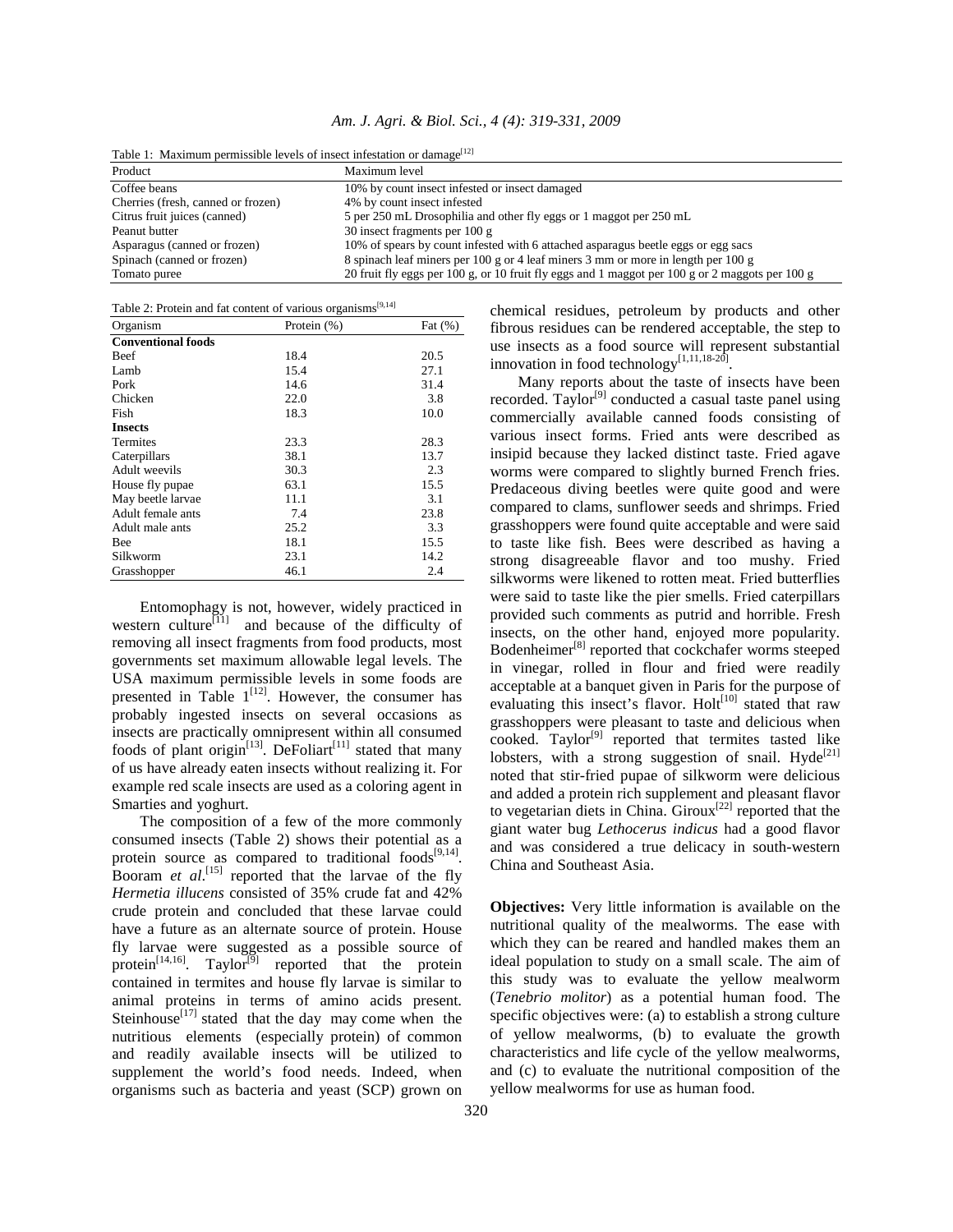

Fig. 1: The yellow mealworm (*Tenebrio molitor*)<sup>[24]</sup>

## **Yellow mealworm:**

**Distribution:** The yellow mealworm (*Tenebrio molitor*) is distributed throughout the world. It is referred to as the European mealworm and is a member of the order *Coleoptera* of the family *Tenebrionidae*<sup>[23]</sup>. It is widely distributed in Canada in the provinces of British Columbia, Alberta, Saskatchewan, Manitoba, Ontario, Quebec, New Brunswick, Nova Scotia and Prince Edward Island<sup>[24]</sup>. The species normally overwinters in the larval stage and pupation occurs in spring and early summer at which time adults begin to appear<sup>[25]</sup>.

**Habitats and feeding:** The yellow mealworm is of a moderate importance as a pest in stored grains and milled products and is found in feed buildings throughout Canada. They prefer decaying grains and milled cereals that are moist but can also feed on products that are not decaying such as meal, flour, bran, grain, course cereals, bread, crackers, mill sweepings, meat scraps, feathers and dead insects<sup>[23]</sup>. The larvae usually attach the embryo, eating the softer parts of the grain, while the adults often kill and feed on other insects found in the medium $[24]$ . The insect is most often found in and around dark and damp places, grain bins, sacks of feed, litter of chickens, bird houses, mills, grain elevators, feed processing plants and warehouses<sup>[26,27]</sup>.

**Commercial use:** The larvae are best known as fish bait and as food for fish, amphibians, reptiles, turtles, birds, fowls and small mammals kept as house hold pets or in zoos. They are named as the best animal protein feeding stuff and reared in enormous quantities in small scale operations throughout the world for these uses $[28,29]$ . Taylor<sup>[9]</sup> and Holt<sup>[10]</sup> reported the use of mealworms in a large scale as human food in many countries in Europe and Asia.

Life cycle: A complete life cycle of the yellow mealworm (Fig. 1) includes: Egg, larva, pupa and adult<sup>[24]</sup>. The female deposits from 250-1000 eggs with an average of 400-500 eggs. The eggs are bean shaped, sticky, shiny white in color. The eggs are laid singly or in clusters in the food material. They range in length from 1.7-1.8 mm and in width from 0.6-0.7 mm. The incubation period of the eggs is highly influenced by temperature with the optimum being 2 weeks at 25°C.

 In about 2 weeks, the eggs hatch into larvae. The larva is white in color and about 2 mm long. It turns bright yellowish brown upon feeding. The larva is elongated cylinder with 6 small legs right behind the head and 2 short horn like appendages on the tips of the abdomen. The larval stage lasts 6-8 months under optimum conditions and can reach 2 years if the environment is not suitable. During this period, larva reaches a length of 2.0-2.5 cm and turns white in color. Mature larvae wander in large numbers into unusual places in search for a suitable location to pupate.

 In pupal stage, the larvae turn yellowish in color with a length of 1 cm. They are soft, immobile and relatively unprotected due to the absence of a pupal case found in many other species of insects. The pupal stage is highly influenced by temperature and can range from 6 days at 28-18 days at 18°C.

 The hard shelled adult beetles emerging from the pupae are shiny brown black in color and about 1 cm in length. The life span of the adult ranges from 37-96 days. Mating takes place within a few days of the emergence and is repeated at intervals throughout the life of the adults.

#### **MATERIALS AND METHODS**

**Mealworms:** One hundred mealworms (at different stages of growth) were purchased from a local pet store in Halifax, Nova Scotia. They were obtained in a small plastic container (45 cm long  $\times$  25 cm wide  $\times$  15 cm deep) which had a perforated plastic cover. The larvae were raised in the pet store on a commercial feed made of wheat germs and oatmeal.

**Growth medium:** Gibson<sup>[29]</sup> and Lyon<sup>[30]</sup> suggested using a feed medium made of wheat flour and wheat bran or oatmeal and corn bran with raw fresh vegetables added (such as carrots, potatoes or lettuce) to provide the needed moisture. The growth medium used in this study was made from whole wheat flour (95% by weight) and brewer's yeast (5% by weight). Shredded paper towel was added to prevent the medium from packing too solidly and to facilitate the movement of the larvae. The prepared growth medium was placed In a plastic container (60 cm long  $\times$  45 cm wide  $\times$  25 cm deep) having a perforated plastic cover. Slices of potatoes were placed in small shallow aluminum dishes and the dishes were placed on the top of the growth medium to provide the vitamin and calcium supplements and the additional moisture required by the adults.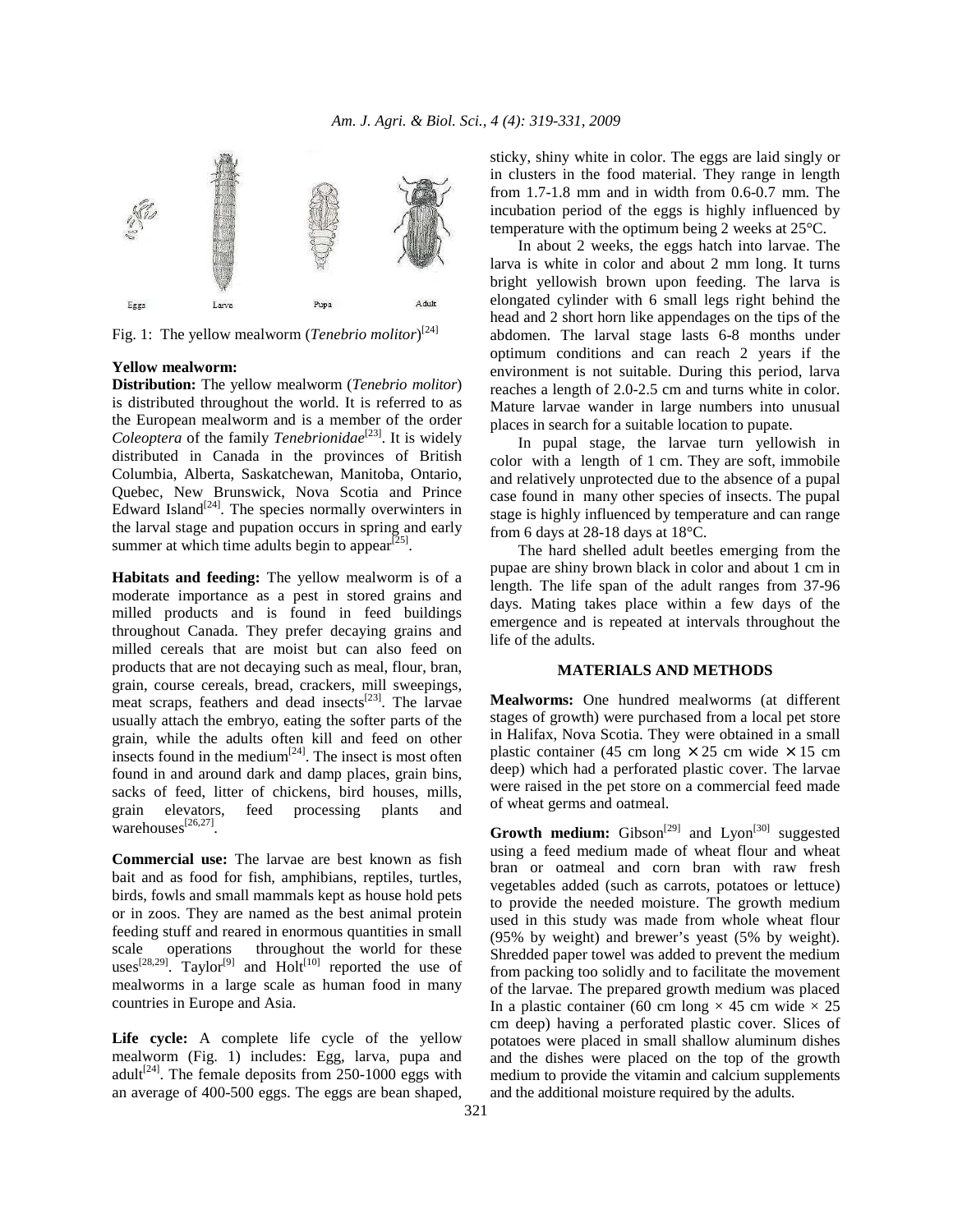| Weight $(mg)^*$<br>Groups |     |     |     |     |     |     |     |     |             |     |         |           |
|---------------------------|-----|-----|-----|-----|-----|-----|-----|-----|-------------|-----|---------|-----------|
|                           |     |     |     | 4   |     | 6   |     | 8   | $\mathbf Q$ | 10  | Average | Ranges    |
|                           | 4   |     |     |     | 4   |     |     |     |             |     | 4.8     | $4-6$     |
|                           | 18  | 16  | 14  | 15  | 15  | 18  | 14  | 17  | 17          | 16  | 16.0    | 14-18     |
|                           | 41  | 40  | 40  | 41  | 44  | 40  | 41  | 44  | 43          | 44  | 41.4    | $40 - 44$ |
|                           | 63  | 60  | 60  | 60  | 60  | 59  | 64  | 59  | 65          | 61  | 61.1    | 59-65     |
|                           | 79  | 77  | 78  | 75  | 78  | 83  | 81  | 78  | 85          | 79  | 80.3    | 78-85     |
| 6                         | 100 | 103 | 105 | 101 | 105 | 100 | 105 | 103 | 100         | 101 | 103.0   | 100-105   |
|                           | 121 | 118 | 125 | 118 | 123 | 122 | 121 | 122 | 118         | 123 | 121.1   | 118-125   |
| 8                         | 140 | 142 | 138 | 141 | 138 | 139 | 139 | 138 | 143         | 138 | 139.6   | 138-143   |
| 9                         | 160 | 165 | 159 | 164 | 159 | 160 | 158 | 164 | 160         | 166 | 161.5   | 158-166   |
| 10                        | 182 | 186 | 180 | 186 | 180 | 180 | 179 | 185 | 184         | 185 | 182.7   | 179-186   |

*Am. J. Agri. & Biol. Sci., 4 (4): 319-331, 2009* 

\*: 1-10 refers to the individual larva within each group

Table 3: Weight of larvae used in the study

**Culture preparation:** The larvae were separated from the commercial feed material using a small kitchen sifter and placed on the prepared growth medium in the plastic container. The container was covered with the perforated plastic cover and placed in a controlled environmental chamber (VWR Environmental Chamber, Model No. 2020, Shelden Manufacturing Company Inc. Cornelius, Oregon) at 25°C, 70% relative humidity and photoperiodic regime of 8 h light and 16 h darkness. A little bran was sprinkled on the surface of the medium and a few pieces of potatoes were added every 3 days. Some adults appeared in the culture shortly after preparation as many of the larvae seemed to have pupated before starting the experiment. Eggs started to hatch after 30 days and minute larvae were found on the potatoes. The eggs continued to hatch for 2 months yielding a substantial supply of mealworms of various ages and sizes (weights).

**Growth experiment:** In order to study the growth characteristics of yellow mealworms, the growth experiment was carried out using 10 groups of larvae, each having 10 larvae of similar weights as shown in Table 3. Each group was placed in a separate plastic container (65 cm long  $\times$  45 cm wide  $\times$  25 cm deep) containing a diet of whole wheat flour and yeast (95:5 by weight). The containers were covered with perforated plastic covers and placed in a controlled environmental chamber (VWR Environmental Chamber, Model No. 2020, Sheldon Manufacturing Inc, Cornelius, Oregon) at 25°C, 70% relative humidity and photoperiodic regime of 8 h of day light and 16 h of darkness. A little bran was sprinkled on the surface of the medium every 3 days. The experiment lasted 33 days during which the worms in each container were weighted every 3 days and the changes in the groups were observed and recorded.

**Nutrition analysis:** The moisture, ash, protein and fat contents of mealworms representing a full range of weights (4.8-182.7 mg) were carried out.

**Moisture content:** The moisture content was determined gravimetrically using 50 live worms (5 from each weight group). The oven dry method procedure described in APHA[31] was followed. The 50 live worms were first weighed (in groups of 5 worms) using a Mettler scientific balance (AEZOOS, Mettler Instruments, AG, Greifensee-Zurich, Switzerland). They were then dried in a convection oven (Isotemp oven, Model No. 655F, Fisher Scientific, Montreal, Quebec) for 24 h at 105°C. The dried worms were then removed from the oven, left to cool in a dessicator and weighed. The moisture content was calculated as follows:

$$
MC = \frac{M_1 - M_2}{M_1} \times 100
$$
 (1)

Where:

 $MC = The moisture content (%wb)$  $M_1$  = The weight of live worms (mg)  $M<sub>2</sub>$  = The weight of the dried worms (mg)

**Ash content:** The ash content was determined gravimetrically on live weight basis according to the procedure described in APHA $^{[31]}$ . The dried worms (5) from each weight group) were placed in a muffle furnace (Isotemp muffle furnace, Model No. 186A, Fisher Scientific, Montreal, Quebec) for 30 min at 550°C. They were then removed, left to cool in a dessicator and weighed using a Mettler scientific balance (AEZOOS, Mettler Instruments, AG, Greifensee, Zurich, Switzerland). The ash content was calculated as follows: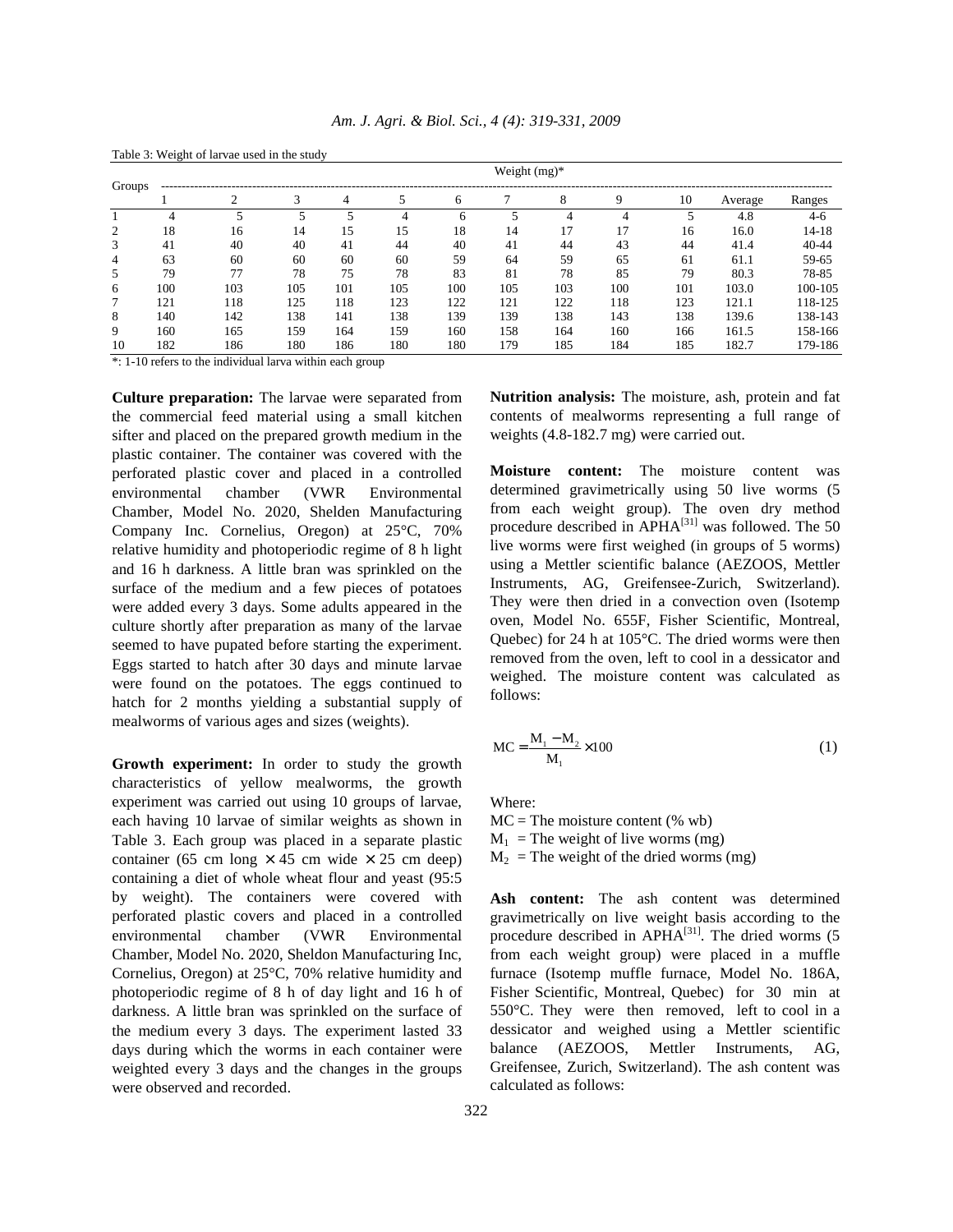$$
AC = \frac{M_3}{M_1} \times 100
$$
 (2)

Where:

 $AC = The ash content (%)$ 

 $M_3$  = The weight of the ash remaining after burning the dry worms (mg)

**Protein content:** The protein analysis was carried out on live weight basis using 50 worms (5 from each weight group). The live weight of each group (5 worms) was recorded using a Mettler scientific balance (AEZOOS, Mettler Instruments, AG, Greifensee, Zurich, Switzerland). The worms were subsequently frozen and dried in a freeze dryer (Labconco FreeZone, Cat No. 10-271-16, Fisher Scientific, Montreal, Quebec) for 24 h. Each group was ground using a laboratory grinder (Waring Laboratory, Cat No. 14- 509-18, Fisher Scientific, Montreal Quebec). The total protein was determined using the Tecator Kjeltec Auto Analyzer (Model-1026, Fisher Scientific, Montreal, Quebec). The ground material from the five freeze dried mealworms was transferred to the macro 250 mL digestion tubes. One "Kjeltab" (containing  $3.5 \text{ g } K_2SO_4$ and 0.0035 g Se) and 3.0 mL of distilled water were added to the samples in the digestion tubes. The samples were digested at 420°C for 30 min in a digestion block heater (Tecator Digester System, 20 Model-1016, Fisher Scientific, Montreal, Quebec). The digestion tubes were removed and allowed to cool for 10 min. Then, 30 mL of distilled water was added to each of the digestion tubes. The tubes and the digests were transferred to the Auto Analyzer. The constants A and B for the equipment were set at 0.00 and 1.862, respectively. The titrant acid and the predetermined blank sample were set at 0.2127 and 0.01 M, respectively. Distillation, titration and calculation were performed automatically. The protein percentage was computed from the following equation:

$$
PC = \frac{Displaced \text{ results}}{W_s} \tag{3}
$$

Where:  $PC = The protein content (%wb)$  $W_s$  = The weight of the sample of live worms (g)

*Fat content:* The fat content was carried out on live weight basis using 50 worms (5 from each weight group). The live weight of each group (5 worms) was recorded using a Mettler scientific balance (AEZOOS, Mettler Instruments, AG, Greifensee, Zurich, Switzerland). The worms were then frozen and dried in a freeze dryer (Labconco FreeZone, Cat No. 10-271-16, Fisher Scientific, Montreal, Quebec) for 24 h. Each group was ground in a laboratory grinder (Waring Laboratory, Cat No. 14-509-18, Fisher Scientific, Montreal Quebec. The fat content was determined using an ether extraction technique according to the procedure described in the Official Method of the Association of Official Analytical Chemists<sup>[32]</sup>. Hot ether was percolated through a porous receptacle filled with the ground material from the five freeze dried mealworms for 24 h. The fat was released from the dry matter and collected in a flask at the bottom of the apparatus. The receptacle was removed, dried in an oven (Isotemp oven, Model No. 655F, Fisher Scientific, Montreal, Quebec) for 24 h at 105°C and then reweighed. The change in weight corresponded to the fat content of the original sample (5 worms). The fat percentage was computed from the following equation:

$$
FC = \frac{W_f}{W_s} \times 100\tag{4}
$$

Where:

 $FC = The fat content (%wb)$  $W_f$  = The weight of extracted fat (g)

*Amino acid profile:* The amino acids (alanine, arginine, cysteine, glutamic, glycine, histidine, isoleucine, leucine, lysine, methionine, phenylalanine, serine, threonine, tryptophan, tyrosine, and valine) were determined using the HFB-IBA (Heptafluorobutyric isobutyl esters of amino acids) Amino Acid Derivatization Kit (Cat. No. 18094, Alltech Associates, Inc., Deerfield, Illinois). First, 50 mg of dried mealworms were weighed using a Mettler scientific balance (AEZOOS, Mettler Instruments, AG, Greifensee, Zurich, Switzerland) and placed in a small reaction vial. An amount of 3 mL of 0.2 M HCl was added to each vial and the solutions were heated to approximately 110°C using a block heater (Model 16500-10, Hach Chemical Co., Loveland, CO) for 30 h. Then, the vials were removed from the heater and dried under a stream of dry nitrogen. 1.25 mL of acetyl chloride (Cat. No. 18094B, Alltech Associates Inc. Deerfield, Illinois) were slowly added to 50 mL of isobutanol and the mixture was added to each vial (which contained dry sample). The vials were capped and heated at 110°C for 45 min. The vials were uncapped and heated at 115°C under a stream of nitrogen to remove excess reagent. Then, the vials were removed from the heater and cooled in an ice bath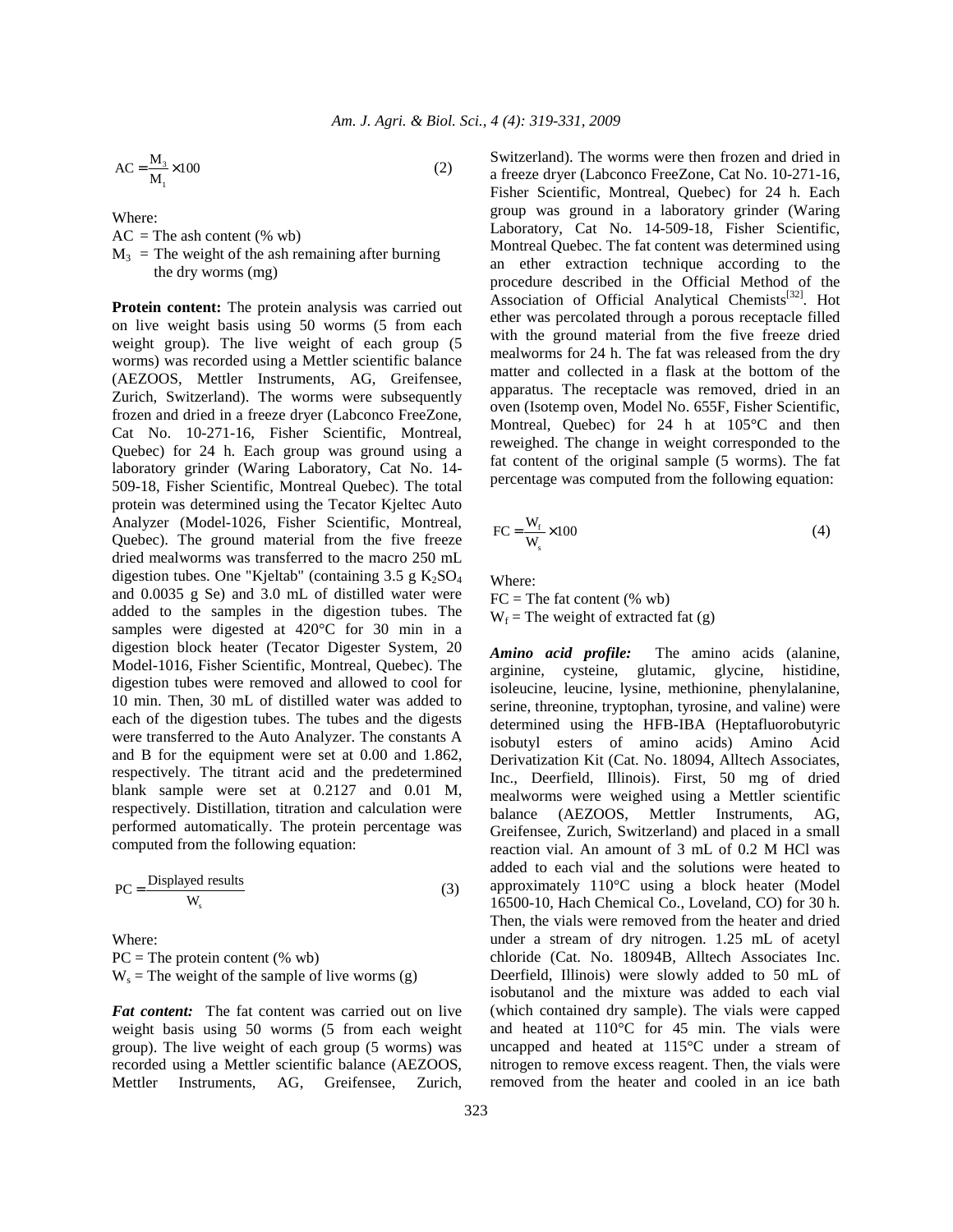(Microprocessor Controlled 280 Series Water Bath, Precision, Winchester, Virginia) for approximately 5 min. 3 mL of methylene chloride and 2 mL of HFBA (Cat. No. 18094A, Alltech Associates Inc, Deerfield, Illinois) were added to each vial. The vials were then capped and heated at 100°C for 4 h. The vials were removed from the heater and after cooling to ambient temperature, excess reagent was evaporated under a stream of dry nitrogen. The dried samples were redissolved by adding 2 mL of ethyl acetate and injected into the gas chromatograph (Model-HP5890 Series II, Hewlett, Palo Alto, CA). The amino acids profile was determined from the output of the gas chromatograph.

#### **RESULTS**

**Culture structure:** The changes among the individual worms in each group were observed and recorded. These changes were of three types: (a) death of one or more of the worms, (b) pupation of one or more of the worms and (c) the emergence of adults from pupal stage. The dead worms were counted and discarded. The number of worms to enter the pupal stage of their development and the number of adults emerging from the pupal stage were recorded for each group. The time of pupation of the larvae and the emergence of adults from the pupation stage are shown in Table 4 along with the number of pupae and adults. The results in Table 5 show the larval mortality, pupation and emergence of adults. The mortality was only observed in older groups of larvae (8-10) which had average weights in the range of 139.0-182.7 mg. Only one larva died in each of these three groups (about 10% mortality). Their death may have been a result of microbial infection.

 Members of the older groups 6-10 (103.0-182.7 mg) started the pupation stage at different times. Two larvae in group 6 started pupation on day 30. One larva in group 7 started pupation on day 27, followed by another 2 larvae on day 30 and 2 more larvae on day 33. One larva in group 8 started pupation on day 21 followed by another larva on day 24, another larva on day 30 and 3 more larvae on day 33. Three larvae in group 9 started pupation on day 12 followed by another 5 larvae on day 15 and another larva on day 24. One larva in group 10 started pupation on day 9 followed by another 2 larvae on day 12 and 6 more larvae on day 15.

 Emergence of adults was observed only for groups 8-10 with 2, 9 and 9 adults, respectively. Emergence of the first adult in group 8 was observed on day 30 followed by another adult on day 33. The emergence of the first adult in group 9 was observed on day 21 followed by another 2 adults on day 24, one adult on day 30 and 5 more adults on day 33. The emergence of the first adult in group 10 was observed on day 18 followed by another adult on day 21, another 3 adults on day 24 and 4 more adults on day 30.

 It is clear from the results (Table 4) that the older the larvae (the greater the weight) the closer to pupation and emergence of adults they were. Figure 2 shows the make up of the population of each group during the 33 day growth period. Groups 1-5 had a population made only of larvae. Groups 6 and 7 had mixed populations of larvae and pupae. Groups 8-10 had mixed populations of larvae, pupae and adults.

**Growth, pupation and emergence of adults:** Changes in the average weight of the larvae in each group are presented in Table 4. The 10 groups studied represented different ages of the larvae covering a wide range of weights (4.8-182.7 mg). It is clear from the results that the 10 groups could be divided into 3 sets as shown in Fig. 3.

Table 4: Changes in group (weight, pupation and emergence of adults)

| Average weight of each group (mg) |      |      |      |       |       |                |       |                             |                   |                   |
|-----------------------------------|------|------|------|-------|-------|----------------|-------|-----------------------------|-------------------|-------------------|
| Day                               |      |      | 3    | 4     | 5     | 6              |       | 8                           | 9                 | 10                |
| $\mathbf{0}$                      | 4.8  | 16   | 41.4 | 61.1  | 80.3  | 103.3          | 121.1 | 139.6                       | 161.5             | 182.7             |
| 3                                 | 4.9  | 16.2 | 41.9 | 62.3  | 78.6  | 100.0          | 120.0 | 137.4                       | 158.3             | 178.6             |
| 6                                 | 5.4  | 17.8 | 42.7 | 65.2  | 76.6  | 101.1          | 125.1 | 136.4                       | 156.3             | 166.6             |
| 9                                 | 5.6  | 18.5 | 44.3 | 73.7  | 78.8  | 102.6          | 135.5 | 135.8                       | 149.0             | $154.6^{(1P)}$    |
| 12                                | 5.8  | 20.4 | 47.5 | 74.9  | 82.6  | 108.8          | 139.6 | 134.8                       | $143.6^{(3P)}$    | $144.9^{(3P)}$    |
| 15                                | 6.8  | 22.0 | 52.1 | 76.0  | 91.2  | 114.3          | 130.6 | 132.3                       | $136.5^{(8P)}$    | $133.7^{(9P)}$    |
| 18                                | 7.2  | 25.0 | 53.6 | 78.2  | 95.6  | 116.7          | 125.6 | 125.6                       | $129.9^{(8P)}$    | $125.0^{(8P+1A)}$ |
| 21                                | 9.6  | 31.0 | 57.4 | 81.6  | 100.3 | 118.2          | 120.9 | $114.0^{(1P)}$              | $120.0^{(7P+1A)}$ | $114.0^{(7P+2A)}$ |
| 24                                | 11.6 | 35.0 | 62.4 | 88.1  | 104.4 | 120.0          | 114.6 | $106.0^{(2P)}$              | $114.5^{(6P+3A)}$ | $103.0^{(4P+5A)}$ |
| 27                                | 12.2 | 40.0 | 68.5 | 96.1  | 110.4 | 127.6          | 110.0 | $100.0^{(2P)}$              | $105.0^{(6P+3A)}$ | $92.0^{(4P+5A)}$  |
| 30                                | 14.2 | 46.0 | 77.7 | 105.2 | 117.8 | $130.1^{(2P)}$ | 102.0 | $90.6^{\left(2P+1A\right)}$ | $96.6*5^{(P+A)}$  | $82.0^{(9A)}$     |
| 300                               | 19.1 | 53.0 | 87.5 | 118.0 | 125.3 | $133.0^{(2P)}$ | 101.0 | $79.0^{(4P+2A)}$            | $89.0^{(9A)}$     | $72.1^{(9A)}$     |

P: Pup; A: Adult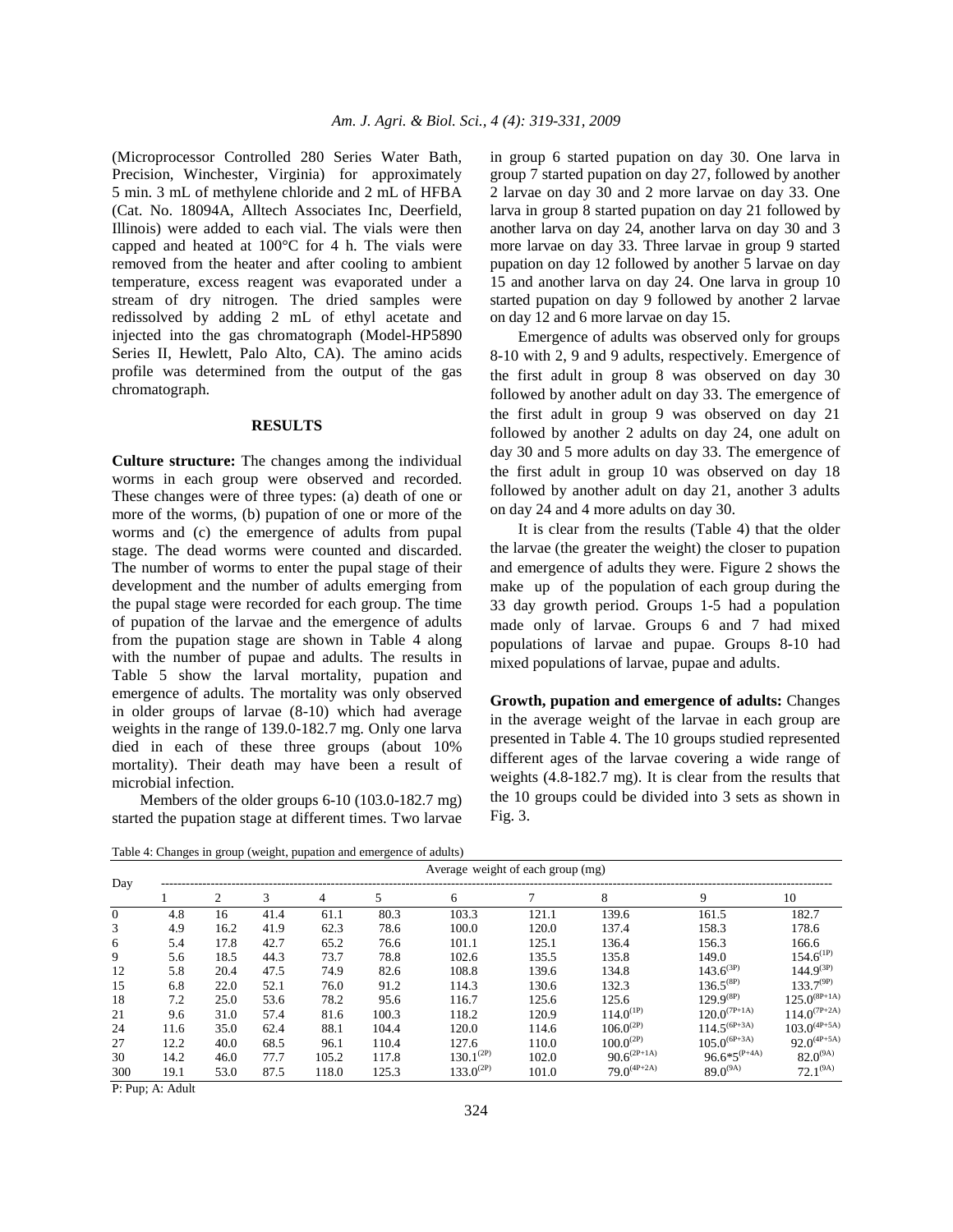| Table 5: Larval mortality, pupation and emergence of adults |                     |            |       |        |  |
|-------------------------------------------------------------|---------------------|------------|-------|--------|--|
| Group                                                       | Average weight (mg) | Dead worms | Pupae | Adults |  |
|                                                             | 4.8                 |            |       |        |  |
|                                                             | 16.0                |            |       |        |  |
|                                                             | 41.4                |            |       |        |  |
|                                                             | 61.1                |            |       |        |  |
|                                                             | 80.3                |            |       |        |  |
|                                                             | 103.0               |            |       |        |  |
|                                                             | 121.1               |            |       |        |  |
|                                                             | 139.6               |            |       |        |  |
|                                                             | 161.5               |            |       |        |  |
|                                                             | 182.7               |            |       |        |  |



Fig. 2: Changes in population structure

 The first set included groups 1-4 which had younger larvae (4.8-61.1 mg). These larvae appeared to have an initial period of adjustment (3 days) to the new environment and new diet. There was a slow increase in the weight during this initial period. After the initial period, the weight of the larvae appeared to increase at a much faster rate.

 The second set included groups 5-7 which had middle age larvae (80.3-121.1 mg). A much longer initial period (9 days) for adjustment to environmental conditions and new diet was noticed. However, there was weight loss observed during this period for these groups. Adjusting to new diet appeared to be harder for middle age larvae. After the initial period, groups 5 and 6 continued to increase in weight while group 7 (the oldest among the three groups) increased slightly in weight from day 9 till day 12 and started to lose weight as some members of this group entered the pupation stage.



Fig. 3: Changes in the weight of larvae

 The third set included groups 8-10 which had much older larvae (139.6-182.7 mg). The average weight of each of these 3 groups continued to decrease with time. These larvae were near the end of their larval stage and were headed for pupation which started on day 21, 12 and 9 for groups 8-10, respectively. Also emergence of adults from some of the pupae started on days 30, 21 and 18 for groups 8-10, respectively.

**Growth rate:** The first 9 days were considered a period of adjustment to the new environment (slow growth or slow weight loss) in this study. This was followed by a period of real change in the weight of larvae (gain or loss). The growth rate was calculated by first linearizing the changes in weight for each group during this period as shown in Fig. 4. Then, the slope of the linear line was divided by the initial average weight of the larvae in each group to obtain the growth index. The results are presented in Table 6. A positive value of the growth rate indicates growth while a negative value indicates weight loss. The growth rate increased with the increase in body weight for groups 1-6 with group 5 showing the fastest growth rate  $(1.88 \text{ mg day}^{-1})$ .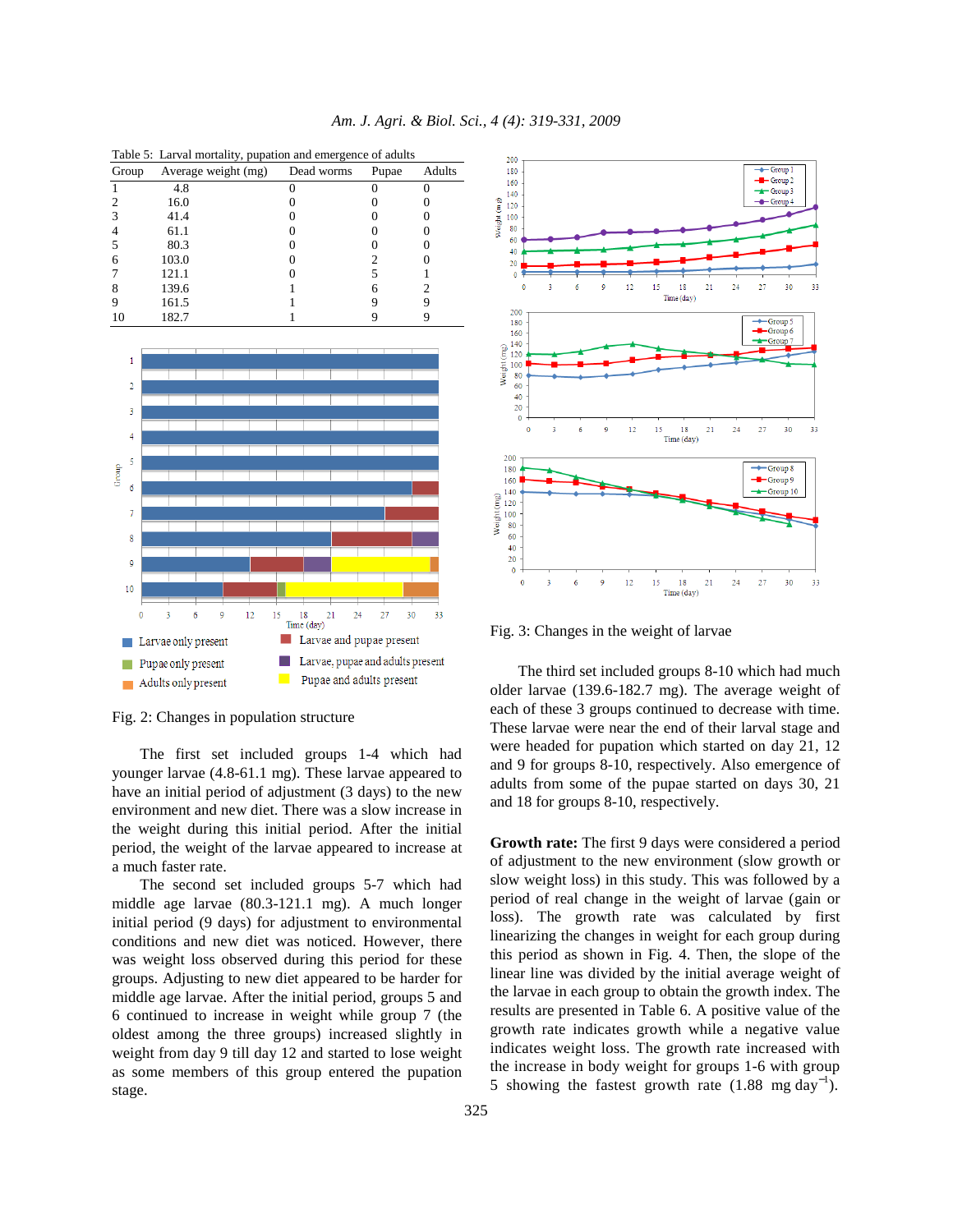

Fig. 4: Determination of growth rate (or weight loss rate)

|       | Table 6: Growth rate and growth index |                      |                                |                                        |  |  |  |
|-------|---------------------------------------|----------------------|--------------------------------|----------------------------------------|--|--|--|
| Group | Average<br>weight (mg)                | Weight range<br>(mg) | Growth rate<br>$(mg day^{-1})$ | Growth index<br>$(mg mg^{-1}day^{-1})$ |  |  |  |
|       | 4.8                                   | $4-6$                | 0.52                           | 0.108                                  |  |  |  |
| 2     | 16.0                                  | 14-18                | 1.45                           | 0.091                                  |  |  |  |
| 3     | 41.4                                  | $40 - 44$            | 1.69                           | 0.041                                  |  |  |  |
| 4     | 61.1                                  | 59-65                | 1.77                           | 0.029                                  |  |  |  |
|       | 80.3                                  | 78-85                | 1.88                           | 0.023                                  |  |  |  |
| 6     | 103.0                                 | 100-105              | 1.20                           | 0.012                                  |  |  |  |
|       | 121.1                                 | 118-125              | $-1.68$                        | $-0.014$                               |  |  |  |
| 8     | 139.6                                 | 138-143              | $-2.47$                        | $-0.018$                               |  |  |  |
| 9     | 161.5                                 | 158-166              | $-2.55$                        | $-0.016$                               |  |  |  |
| 10    | 182.7                                 | 179-186              | $-3.47$                        | $-0.019$                               |  |  |  |

-: Indicates weight loss; Growth index = (Maximum weight of larva)/(initial weight of larva  $\times$  time required for maximum growth)

Table 7: Composition of larvae

| Parameter                                                                                                                                                                                                                     | Value $(\%)$                 |
|-------------------------------------------------------------------------------------------------------------------------------------------------------------------------------------------------------------------------------|------------------------------|
| Moisture content                                                                                                                                                                                                              | 58.1-61.5                    |
| Ash content (minerals)                                                                                                                                                                                                        | $1.8 - 2.2$ (4.3 - 5.7)      |
| Protein content                                                                                                                                                                                                               | 24.3-27.6 (63.31-68.87)      |
| Fat content                                                                                                                                                                                                                   | $12.0 - 12.5(29.83 - 31.17)$ |
| All the continuing continuing and continuation of the continuing and the continuing continuing and the continuing continuing and the continuing continuing and the continuing continuing continuing and continuing continuing |                              |

Values in parenthesis are calculated on dry basis

The rate of weight loss also increased as the body weigh increased for groups 7-10. The growth index decreased linearly (Fig. 5) with the increase in the body weight and had a positive value for groups 1-6 and a negative value for groups 7-10. The apparent weight loss for the older individuals was due to their entering the pupation stage. The critical weight beyond which individuals began to decrease in weight was 120-130 mg. This suggests that an efficient production system would have the larvae harvested when they are at an average weight of 100-120 mg.



Fig. 5: Growth index



Fig. 6: Effect of body weight on the composition of the larvae

**Larval composition:** The results of the moisture, ash, protein and fat contents were calculated on live weight basis and are presented in Figure 6. The moisture content and the ash content decreases slightly (from 61.5-58.1% and from 2.2-1.8%, respectively) as the average body weight of the larvae increased from 4.8-182.7 mg. The crude protein and fat contents increased (from 24.3-27.6% and from 12.0-12.5%, respectively) as the average body weight of the larvae increased from 4.8-182.7 mg. On a dry wet basis, the ash, protein and fat contents of the yellow mealworms are in the ranges of 4.3-5.7, 63.31- 68.87 and 29.83-31.17%, respectively (Table 7).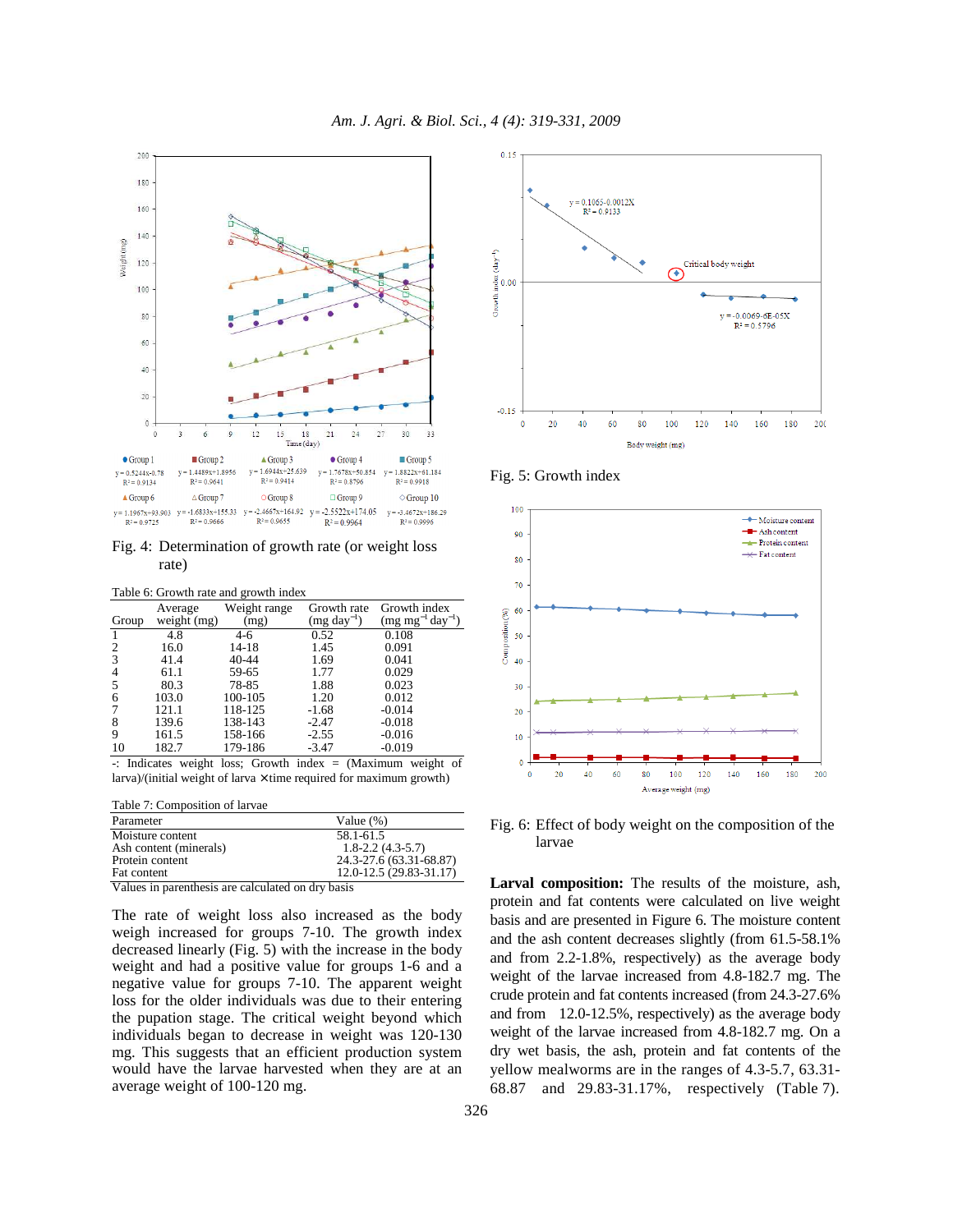| Yellow mealworm $(g/100 g)$ |
|-----------------------------|
| 6.8                         |
| 4.3                         |
| 5.6                         |
| 2.0                         |
| 12.3                        |
| 1.7                         |
| 4.8                         |
| 8.2                         |
| 5.3                         |
| 2.0                         |
| 4.6                         |
| 4.7                         |
| 4.0                         |
| 0.7                         |
| 4.0                         |
| 6.4                         |
|                             |

Table 8: Amino acid profile in larvae

The quality of the protein, and thus the nutritional values, is determined by the amino acid composition $[33]$ . The results of the amino acid profile are shown in Table 8. The yellow mealworm contains all the essential amino acids needed for human nutrition.

## **DISCUSSION**

 The high protein content of the mealworm larvae and the fact that this insect is easy to rear and maintain make the results of this study very interesting. The mealworms are large in comparison to other insects suggested for protein production and can, therefore, be harvested at an earlier stage of their development. The results indicate that the larvae must be harvested before they begin to prepare for the pupal stage, as they begin to lose weight at this time. The most efficient period of development for the mealworm is the early larval stage (at about 100-120 mg weight) after which the growth was found to cease and the larvae started to lose weight.

 The adults in the main culture migrated to the potatoes and seemed to flourish due to higher moisture content. However, the adults in the growth experiment did not thrive as a source of moisture (potatoes) was not made available for them. The presence of material with high moisture content (potatoes) can encourage microbial growth and may result in the loss of the culture. In this study, only 10% mortality was observed in the older larvae (139- 182.7 mg). Thus, the moisture issue will present an important management problem for commercial production. A system where the eggs are separated from the adults and hatched in a separate chamber would help alleviate the danger of losing the larval population due to microbial infection (mould/fungus).

 The high moisture content of the mealworms (58.1- 61.5%) could cause storage and handling problems. Drying and grinding the larvae would reduce them to an easily manageable form and would improve their marketability. Pirie<sup>[18]</sup> outlined the following necessary steps to be taken to make a novel food such as insects acceptable: (a) obtaining knowledge of existing dietary patterns of the consumers, (b) identifying the type of food preparations in which the novel food can be incorporated, (c) developing and standardizing suitable recipes for utilizing the novel food, (d) introducing the acceptable preparations into homes and community feeding programmes, (e) imparting nutrition education to consumers on the benefits of the novel food and (f) popularizing the novel food through the press, radio, TV and other media.

 Mass rearing of insects has been practiced for years. Bees are grown in large quantities for distribution as colonies to honey producers<sup>[34]</sup>. Boll weevils have been mass reared for pest control<sup>[35-38]</sup>. Mealworms have been produced on a commercial scale as food for birds and reptiles<sup>[28]</sup>. Some efforts have been made to produce flies from livestock waste for animal consumption<sup> $[14-16,39]$ </sup>. It is, therefore, conceivable that insect farming will be a part of a new agricultural system. It will be possible in the near future to construct small but efficient insect farms that have high volumetric production rate of protein. Insects such as yellow mealworms are in size between SCP and farm animals, they yield structured animal protein, require much less energy for processing than SCP and less space than farm animals, still large enough to be reared and harvested using automated systems. They contain proteins (essential amino acids), lipids, minerals, vitamins (E and  $B_2$ ) and energy<sup>[19,33,40]</sup>.

 In the light of current protein deficiency and population growth, there is a need for novel protein sources as an alternative for meat production. These new protein sources should be safe, nutritious, flexible, reliable, and consumer accepted. It has been predicted that in the next decades about 40% of red bovine meat consumption will be replaced by novel protein sources such as insects<sup>[20]</sup>. The inexhaustible supply of low substrates (waste materials) can be used as a food source because the feed conversion efficiency of insects is quite high (more than five times that of beef) $[40]$ . Since a wide variety of this substrate is available, materials which are not edible can be converted into human food by insects such as yellow mealworms. In addition, insects are fast growing organisms $[40]$ , a characteristic that allow the design of a farm system that can respond to changes in demand. The integration of insects into the current agricultural production system will increase the complexity of the systems by creating symbiotic relationships with other species.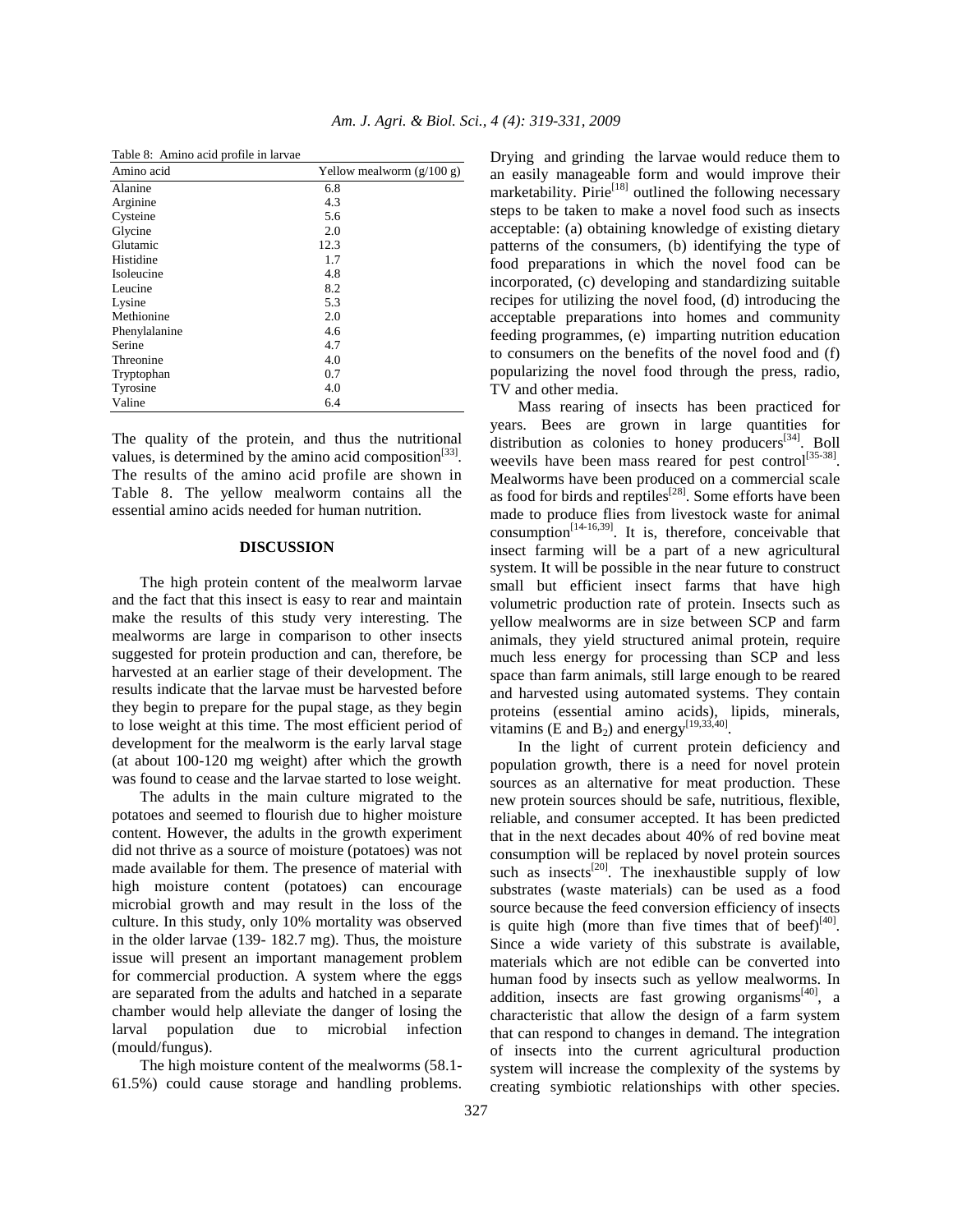This will improve the system efficiency and insure its sustainability.

#### **CONCLUSION**

 Yellow mealworms of various sizes (4.8-182.7 mg) were successfully grown in a medium of wheat flour and brewer's yeast (95:5 by weight). There was an initial adjustment period (3-9 days) observed for all groups. During this period, the younger groups 1-4 (4.8-61.1 mg) grew slowly whereas the older groups 5- 10 (80.3-132.7 mg) lost weight. After this initial period, groups 1-6 started gaining weight but groups 7-10 continued to lose weight till the end of the experiment. The loss of weight in the older larvae was a result of them entering the pupation stage at an average body weight of 130.0-154.6 mg. The critical weight beyond which individual larvae began to decreases in weight was in the range of 120.0-130 mg. For the efficient production of insects the larvae should be harvested at 100-110 mg. The moisture and ash contents decreased (from  $61.5-58.1$  and  $2.2-1.8\%$ , respectively) and the protein and fat contents increased (from 24.3-27.6 and 12.0-12.5%, respectively) when the body weight increased from 4.8-182.7 mg. The protein and fat contents varied from 63.31-68.84 and 29.83-31.17% (dry basis), respectively.

 The yellow mealworms seem to be a promising source of protein for human consumption. To make insects commonly used as human food, it is necessary to develop the technology which will allow large scale productions at a reasonable cost. The system should be highly automated to allow the conversion of substrate into insect protein in a manner similar to the production of SCP. Thus, further research into raising them on a variety of low quality substances/wastes such as saw dust, waste paper, corn starch and potato flour is recommended. The future research should also investigate other parameters such as minerals, protein, fat, carbohydrate and vitamin contents of the feed as well as oxygen consumption,  $CO<sub>2</sub>$  production and heat generation. This information will aid in the design of an optimum large scale production system.

 The high moisture content of the worms (58.1- 61.5%) could cause storage and handling problems. Drying and grinding the larvae would reduce them to an easily manageable form and improve marketability. High moisture is required in the medium for adults to thrive but will present an important management problem for commercial production. A system in which eggs are separated from adults and hatched in separate chambers will help alleviate the danger of losing the larvae population due to microbial infection.

**Mealworm recipes:** Insects can deteriorate quickly just like meat that is left out on the kitchen counter. Before you begin whipping up delicious insect meal, you must kill the larvae by freezing them alive for 48 h in an airtight bag or container. Always keep them in the freezer until you are ready to use them. Dried larvae can be used in place of nuts, raisins and chocolate chips in many cookies, bread or dessert recopies. Powdered larvae can also replace part of the flour in cakes or pie crust. Barely thawed whole larvae can be added to sauces. The following recipes are modifications of those suggested by Taylor and Carter $^{[41]}$ .

## **Mealworm appetizers: Ingredients:**

| 1              | tsp  | Cayenne                          |
|----------------|------|----------------------------------|
| $\frac{1}{2}$  | tsp  | Black pepper                     |
| $\frac{1}{3}$  | Cup  | Mealworm larvae, slightly thawed |
| 2              | tbsp | <b>Butter</b>                    |
| $\frac{1}{4}$  | Cup  | Margarine                        |
| 5              | tsp  | Worcestershire sauce             |
| $1\frac{1}{4}$ | tsp  | Salt                             |
| $\frac{1}{4}$  | tsp  | Garlic powder                    |
| $2\frac{2}{3}$ | Cup  | Corn squares                     |
| $2\frac{2}{3}$ | Cup  | Rice squares                     |
| $2\frac{2}{3}$ | Cup  | Wheat squares                    |
| 1              | Cup  | Mixed nuts                       |
|                |      | Cup pretzels                     |

**Procedure:** Place the first four ingredients together into a sauce pan. Sautee, stirring constantly, until mealworms are golden brown. Preheat oven to 120°C (250°F). To prepare home mix melt the margarine in preheated roasting pan. Stir in the Worcestershire sauce, seasoned salt and garlic powder. Gradually add corn squares, rice squares, wheat squares, nuts and pretzels. Stir to coat evenly. Bake for 1 hour at 120°C (250°F), stirring every 15 min. Spread on absorbent paper to cool. Add the mealworms to the home mixture and serve. The combination provides extra nutrition, fiber, and an interesting texture.

#### **Mealworm cookies: Ingredients:**

| 1              | Cup | Softened butter or margarine |
|----------------|-----|------------------------------|
| $\frac{3}{4}$  | Cup | White sugar                  |
| $\frac{3}{4}$  | Cup | Brown sugar                  |
| 1              | tsp | Vanilla                      |
| 2              |     | eggs                         |
| $1\frac{1}{4}$ | Cup | All purpose flour            |
| 1              | tsp | Baking soda                  |
| 1              | tsp | <b>SALT</b>                  |
| $1\frac{1}{2}$ | Cup | Cups chocolate chips         |
| $\frac{1}{2}$  | Cup | Crumbled dried mealworms     |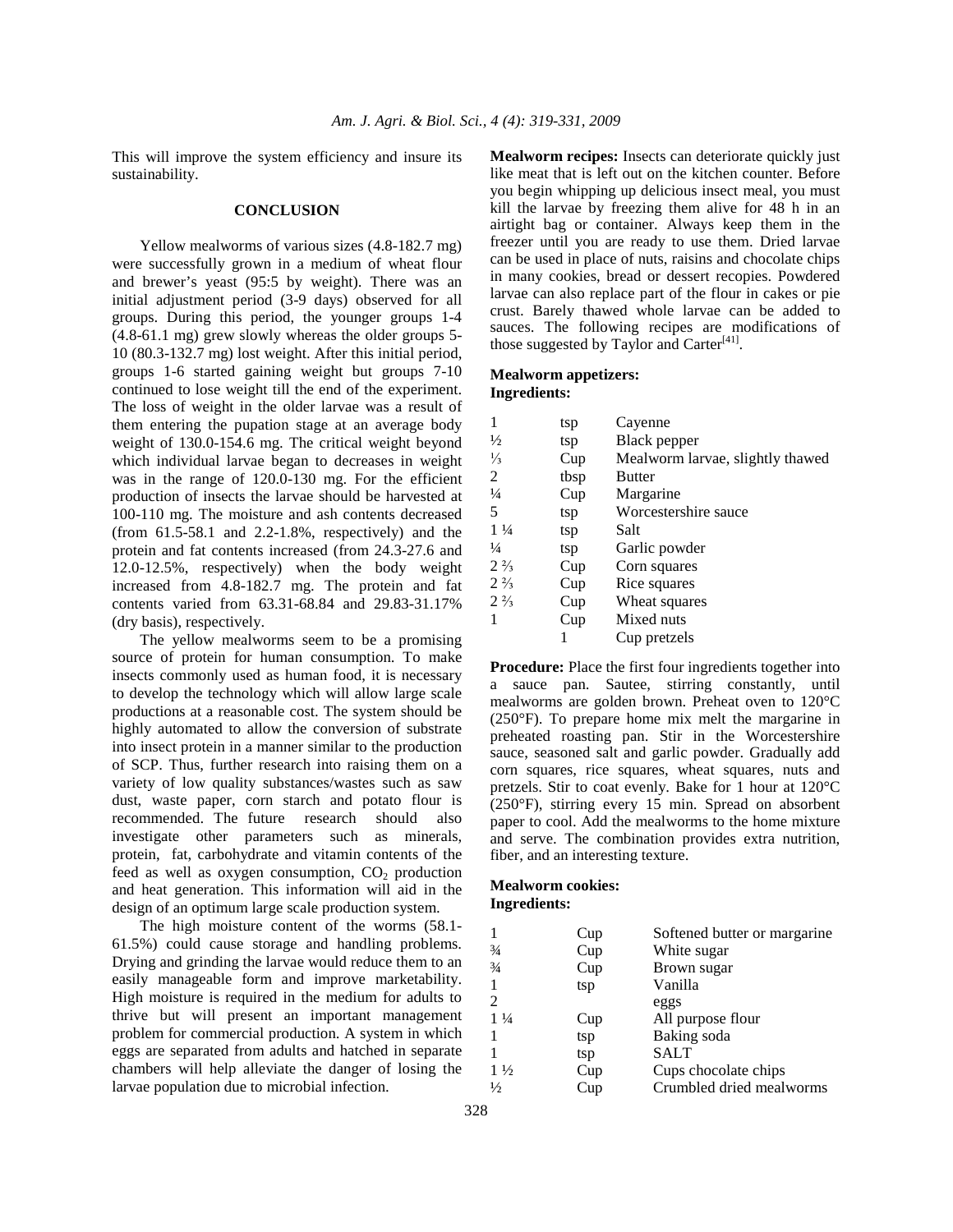**Procedure:** Place the cleaned and prepared insects on a cookie sheet and dry in oven for 1 hour at 100°C (215°F). Preheat oven to 190°C (375°F). In a bowl, cream butter, white sugar, brown sugar, vanilla and eggs together on medium speed of an electric mixer until light and creamy. Combine flour, baking soda and salt and add to creamed mixture, beating on low speed until blended. Stir in chocolate chips and mealworms. Drop dough by heaping teaspoonfuls onto a greased cookie baking sheet, and bake at 190°C (375˚F) for 8- 10 min, or until light golden brown. Under bake for chewy cookies. Bake longer for crisp cookies.

### **Mealworm Canapes: Ingredients:**

| $\frac{1}{3}$ | Cup    | Mealworm larvae, slightly thawed      |
|---------------|--------|---------------------------------------|
| 2             | Cloves | Finely chopped garlic                 |
|               | tsp    | Tomato paste                          |
| -1            | tbsp   | Olive oil                             |
|               | tsp    | Lemon juice                           |
|               | tsp    | Red wine vinegar                      |
|               | tsp    | Freshly ground pepper                 |
|               | Loaf   | French bread (cut into 1.5 cm slices) |
|               | Cup    | Finely chopped fresh parsley          |
|               |        |                                       |

**Procedure:** With a mortar and pestle or an electric blender at medium speed, mash the mealworms, garlic and tomato paste into a puree. Stirring constantly in the mortar (or with the blender running), add oil, lemon juice, red wine vinegar and pepper until smooth and creamy. Preheat oven to 200°C (390°F). Under the broiler, toast one side of the bread slices. Spread the untoasted side with the mixture. Place the bread slices on a baking sheet and bake at 200°C (390°F) for 10 min. Sprinkle with parsley and serve.

# **Sui Mai:**

# **Ingredients:**

| cup  | Mealworms               |
|------|-------------------------|
|      | water chestnuts chopped |
| tbsp | Green onions, sliced    |
| cup  | Bamboo shoots           |
|      | Egg                     |
| tsp  | salt                    |
| tbsp | Soy sauce               |
| tbsp | Sherry                  |
| tsp  | Sugar                   |
| tsp  | Corn starch             |
| tsp  | Pepper wonton wrappers  |
| cup  | Vegetable oil           |
| tsp  | boiling water           |
|      |                         |

| tsp | mustard |
|-----|---------|
| tsp | vinegar |

**Procedure:** Place mealworms in an electric blender and grind at medium speed until paste-like. While constantly mixing, add water chestnuts, mealworm paste, sliced green onions, bamboo shoots, egg, salt, soy sauce  $(\frac{1}{2} \text{ tbsp})$ , sherry, sugar, corn starch and pepper. Fill center of wonton wrapper with 2 tsp of mixture. Fold wonton in shape of a triangle. Moisten finger tips and seal edges. Fold greased corners backwards and secure the ends with more water. Place oil in skillet and heat to about 175°C (350°F). Fry for about 5 min. To make dipping sauce, add boiling water to mustard, vinegar and the rest of the soy sauce (2 tbsp) and stir well on stove at low heat. Serve Sui Mai with dipping sauce.

## **ACKNOWLEDGEMENT**

 This research was supported by the National Science and Engineering Council (NSERC) of Canada.

#### **REFERENCES**

- 1. Bodwell, C.E., 1977. Evaluation of Proteins for Humans. AVI Publishing Company Inc., London, ISBN: 0870552155, pp: 327.
- 2. Pariser, E.R., M.B. Wallerstein, C.J. Corkery and N.L. Brown, 1978. Fish Protein Concentrate: Panacea for Protein Malnutrition. The MIT Press, Boston, Massachusetts, ISBN: 10: 0262160692, pp: 256.
- 3. Sikka, K.C., R. Singh, D.P. Gupta and S.K. Duggal, 1979. Comparative nutritive values of Fish Protein Concentrate (FPC) from different species of fish. J. Agric. Food Chem., 27: 946-949. http://www.ncbi.nlm.nih.gov/pubmed/546956
- 4. Zein, G.N., A.E.F. El-Bedawey, A.M. El-Sherbiney and F.M.A. Dawoud, 2004. Studies on fish protein concentrate and fish meal from river Nile bolti fish (*Talapia nilotica*). J. Food Chem., 29: 523-532. DOI: 10.1002/food.19850290530
- 5. Tannenbaum, S.R. and D.K. Wang, 1975. Single Cell Protein Production. The MIT Press, Boston, Massachusetts.
- 6. Ferrianti, M.P. and A. Fiechter, 1983. Production and Feeding of Single Cell Protein. Applied Science Publications, London, ISBN: 10: 0853342431.
- 7. WHO/FAO, 2007. Protein and Amino Acid Requirements for Human Nutrition. World Health Organization/Food and Agricultural Organization of the United Nations WHO Press, New York. http://whqlibdoc.who.int/trs/WHO\_TRS\_935\_eng.pdf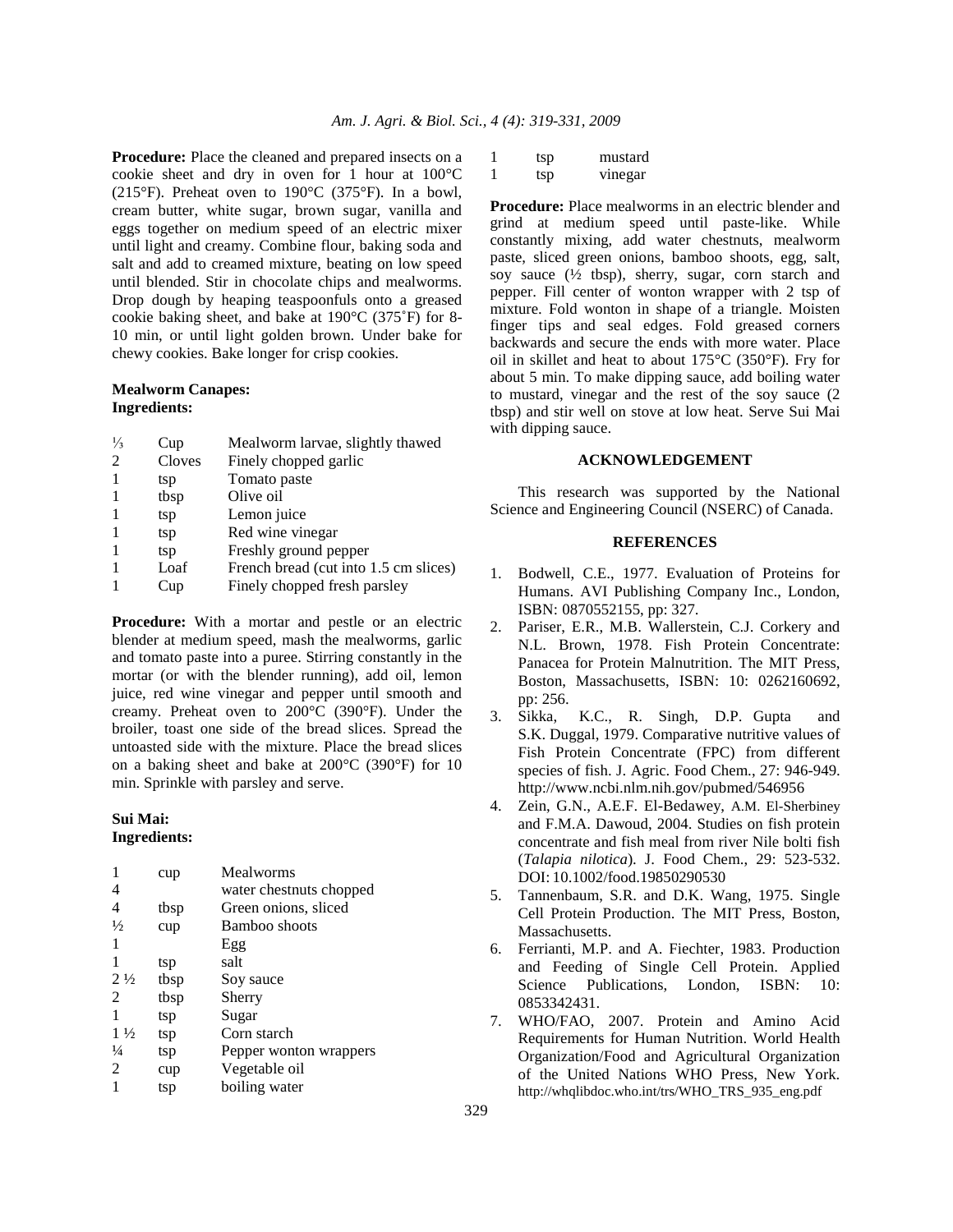- 8. Bodenheimer, F.S., 1951. Insects as Human Food: A Chapter of the Ecology of Man. W. Junk Publishers, The Hague, pp: 352.
- 9. Taylor, R.L., 1975. Butterflies in my Stomach: Insects in Human Nutrition. Woodbridge Press Publishing Company, London, ISBN: 10: 0912800186.
- 10. Holt, V.M., 1969. Why not Eat Insects? Classey Publishing Ltd., England, pp: 99.
- 11. DeFoliart, G.R., 1999. Insects as food: Why the western attitude is important. Ann. Rev. Entomol., 44: 21-50.

http://www.ncbi.nlm.nih.gov/pubmed/9990715

- 12. USFDA., 2005. The food defects action levels United States food and drug administration. http://www.cfsan.fda.gov/~dms/dalbook.html
- 13. Kurtz, O.L. and K.L. Harris, 1962. Microanalytical Entomology for Food Sanitation Control. Association of Official Agricultural Chemists, Washington DC., pp: 576.
- 14. Burchell, R.L., 1989. Production of a protein substrate from poultry manure through the intensive production of insects final design project report. Technical University of Nova Scotia, Halifax, Nova Scotia.
- 15. Booram, C.V., G.L. Norton, R.W. Baker and O.M. Hale, 1976. The value of *Hermetia illucens* as an alternative protein source. ASAE Technical Paper No. 75-4563 ASAE, St. Joseph, Illonois.
- 16. Eby, I.T. and W.L. Dandy, 1962. An attempt to mechanized nutrient recovery from animal waste by the use of house fly larvae. Technical Report No. 20705 Beltsville Agricultural Research Center, Beltsville, Maryland.
- 17. Steinhouse, E.A., 1967. When an insect dies bulletin of the entomological. Soc. Am., 10: 199-210.
- 18. Pirie, N.W., 1975. Food Protein Source. Cambridge University Press, Cambridge, ISBN: 0521205883, pp: 260.
- 19. Bukkens, S.G.F., 1997. The nutritional value of edible insects. Ecol. Food Nutr., 36: 287-319. http://cat.inist.fr/?aModele=afficheN&cpsidt=2097 512
- 20. Verkerk, M.C., J. Tramper, J.C.M. Van Trijp and D.E. Marlens, 2007. Insect cells for human food. Biotechnol. Adv., 25: 198-202. DOI: 10.1016/j.biotechadv.2006.11.004
- 21. Hyde, N., 1984. The queen of textile. Natl. Geograp., 168: 2-49. http://www.bcin.ca/Interface/openbcin.cgi?submit= submit&Chinkey=42173
- 22. Giroux, M., 1996. Raising mealworms. Food Insect News Lett., 9: 1-7.
- 23. Cotton, R.T., 1963. Pests of Stored Grain and Grain Products. Burgess Publishing Company, Minneapolis, Minnesota, pp: 318.
- 24. Metcalf, C.L. and W.P. Flint, 1962. Destructive and Useful Insects. 4th Edn., McGraw Hill, Beck Company, Toronto, ISBN: 10: 0070416583, pp: 1099.
- 25. Campbell, J.M., D.B. Loyons and M.J. Sarazin, 1989. Canadian Beetles (Coleoptera): Injuries to Crops, Ornamentals, Stored Products and Buildings. Research Branch, Agricultural Canada, Ottawa, Ontario, ISBN: 0660129671, pp: 491.
- 26. Monro, H.A.V., 1969. Insect Pests in Cargo Ships. Research Branch, Agriculture Canada, Ottawa, Ontario, pp: 39. http://openlibrary.org/b/OL4802885M/Insect\_pests \_in\_cargo\_ships
- 27. Sinha, R.N. and F.L. Walters, 1985. Insect Pests of Flour Mills, Grain Elevators and Feed Mills and their Control. Research Branch, Agriculture Canada, Ottawa, Ontario, ISBN: 13: 9780660117485.
- 28. Ebeling, W., 1975. Urban entomology, pests of stored food products. http://www.entomology.ucr.edu/ebeling/
- 29. Gibson, R., 2009. The multipurpose mealworm Leapingfromthebox.com. http://www.leapingfromthebox.com/art/rlg/mealwo rms.html
- 30. Lyons, W., 1991. Rearing Mealworms Fact Sheet. Entomology Center, Ohio State University, Columbia, Ohio.
- 31. APHA., 1990. Standard Methods for Examination of Water and Wastewater. American Public Health Association, Washington DC.
- 32. AOAC., 1975. Official Methods of Analysis of the Association of Official Agricultural Chemistry. Washington, DC., pp: 1015.
- 33. DeGuevara, L.O., P. Padilla, L. Garcia, J.M. Pino and J. Ramos-Elorduy, 1995. Amino acid determination in some edible Mexican insects. Amino Acids, 9: 161-173. DOI: 10.1007/BF00805837
- 34. Kok, R., U.S. Shivhare and K. Lomaliza, 1991. Mass and component balances for insect production. Can. Agric. Eng., 33: 185-192.
- 35. Miller, J.A., C.D. Schmidt and J.L. Eschle, 1975 Systems for large scale rearing of hornfly *Haematobia irritans*. ASAE Technical paper No. 75.415 ASAE, St. Joseph Illinois.
- 36. Harrel, E.A., W.D. Perkins and A.N. Sparks, 1980. Improved equipment and techniques for mechanizing the boll weevil larval rearing system. Trans. ASAE., 23: 1554-1556.